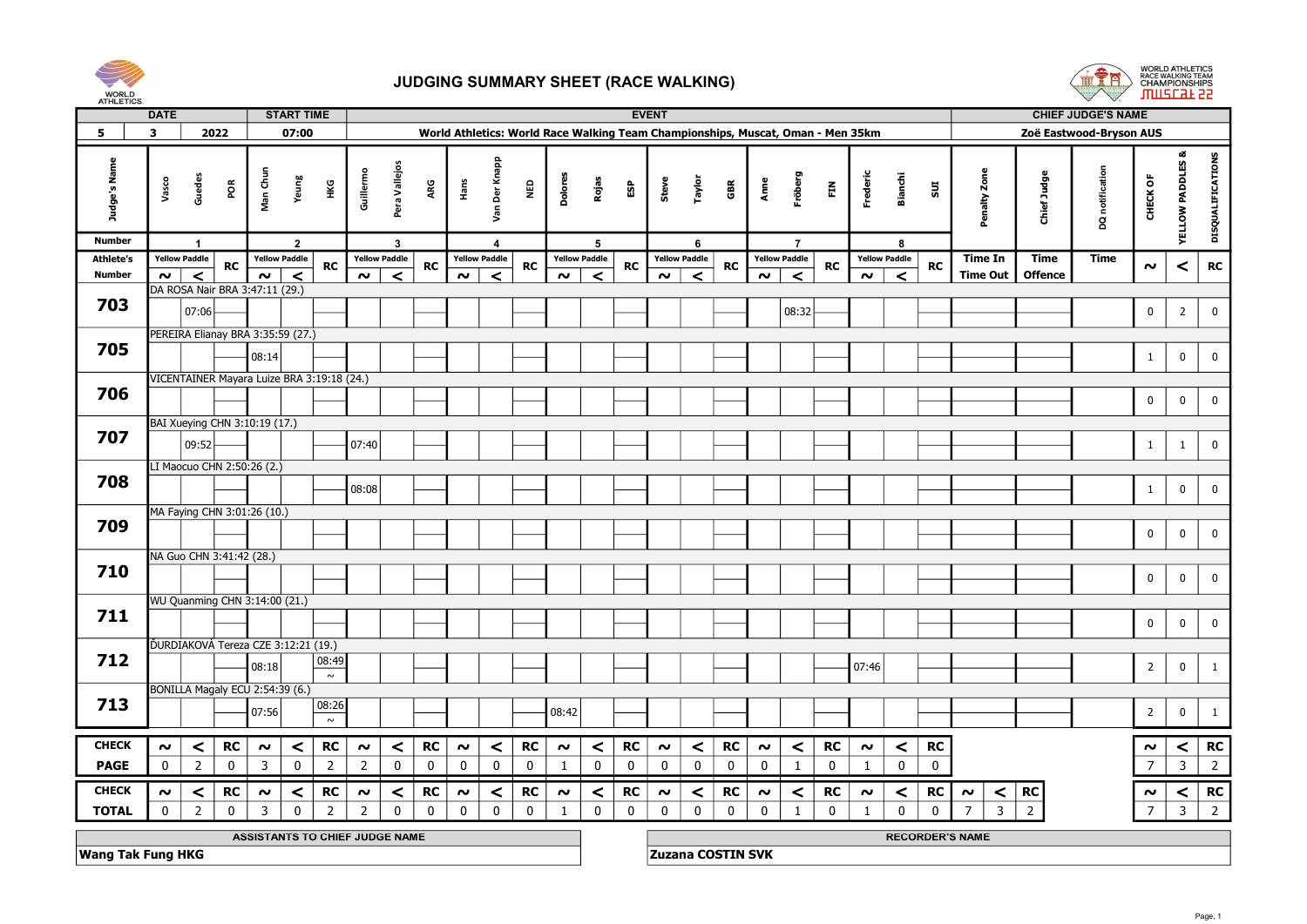



| <b>AIRLEINS</b>  | <b>DATE</b>  |                      |                                             |                | <b>START TIME</b>    |                                |                |                      |             |             |                       |              |                                                                                 |                      |              | <b>EVENT</b> |                      |             |             |                         |               |                      |                          |                |                        |                 | <b>CHIEF JUDGE'S NAME</b> |                 |                             |                         |
|------------------|--------------|----------------------|---------------------------------------------|----------------|----------------------|--------------------------------|----------------|----------------------|-------------|-------------|-----------------------|--------------|---------------------------------------------------------------------------------|----------------------|--------------|--------------|----------------------|-------------|-------------|-------------------------|---------------|----------------------|--------------------------|----------------|------------------------|-----------------|---------------------------|-----------------|-----------------------------|-------------------------|
| 5                | $\mathbf{3}$ |                      | 2022                                        |                | 07:00                |                                |                |                      |             |             |                       |              | World Athletics: World Race Walking Team Championships, Muscat, Oman - Men 35km |                      |              |              |                      |             |             |                         |               |                      |                          |                |                        |                 | Zoë Eastwood-Bryson AUS   |                 |                             |                         |
| Judge's Name     |              | Vasco                | Guedes<br>ΡÕ                                | Man Chu        | Yeung                | Нĸ                             | Guillermo      | Pera Vallejos        | ARG         | Hans<br>    | <b>Der Knapp</b><br>š | <b>Q</b>     | Dolores                                                                         | Rojas                | និ           | Steve        | Taylor               | GBR         | Anne        | Fröberg                 | $\tilde{\Xi}$ | Frederic             | Bianchi                  | 50             | Penalty Zone           | Chief Judge     | DQ notification           | CHECK OF        | <b>YELLOW PADDLES &amp;</b> | DISQUALIFICATIONS       |
| <b>Number</b>    |              |                      | $\overline{1}$                              |                | $\overline{2}$       |                                |                | $\mathbf{3}$         |             |             | 4                     |              |                                                                                 | 5                    |              |              | 6                    |             |             | $\overline{7}$          |               |                      | 8                        |                |                        |                 |                           |                 |                             |                         |
| <b>Athlete's</b> |              | <b>Yellow Paddle</b> | <b>RC</b>                                   |                | <b>Yellow Paddle</b> | <b>RC</b>                      |                | <b>Yellow Paddle</b> | <b>RC</b>   |             | <b>Yellow Paddle</b>  | <b>RC</b>    |                                                                                 | <b>Yellow Paddle</b> | <b>RC</b>    |              | <b>Yellow Paddle</b> | <b>RC</b>   |             | <b>Yellow Paddle</b>    | <b>RC</b>     | <b>Yellow Paddle</b> |                          | <b>RC</b>      | <b>Time In</b>         | Time            | Time                      | $\sim$          | $\,<$                       | RC                      |
| Number           |              | $\sim$ $\mid$        | $\prec$<br>JARAMILLO Karla ECU 2:56:14 (7.) | $\sim$ $\mid$  | $\prec$              |                                | $\sim$         | $\prec$              |             | $\sim$      | $\prec$               |              | $\sim$                                                                          | $\prec$              |              | $\sim$       | $\prec$              |             | $\sim$      | $\overline{\mathbf{C}}$ |               | $\sim$               | $\overline{\phantom{a}}$ |                | <b>Time Out</b>        | <b>Offence</b>  |                           |                 |                             |                         |
| 714              |              |                      |                                             |                |                      |                                |                |                      |             |             |                       |              |                                                                                 |                      |              |              |                      |             |             |                         |               |                      |                          |                |                        |                 |                           |                 |                             |                         |
|                  |              |                      |                                             |                |                      |                                |                |                      |             |             |                       |              | 07:53                                                                           |                      |              |              |                      |             |             |                         |               | 07:36                |                          |                |                        |                 |                           | $\overline{2}$  | $\bf{0}$                    | $\mathbf 0$             |
|                  |              |                      | MOREJÓN Glenda ECU 2:48:33 (1.)             |                |                      |                                |                |                      |             |             |                       |              |                                                                                 |                      |              |              |                      |             |             |                         |               |                      |                          |                |                        |                 |                           |                 |                             |                         |
| 715              |              |                      |                                             |                |                      |                                |                |                      |             |             |                       |              |                                                                                 |                      |              |              |                      |             |             |                         |               |                      |                          |                |                        |                 |                           | $\pmb{0}$       |                             | 0                       |
|                  |              |                      |                                             |                |                      |                                |                |                      |             |             |                       |              |                                                                                 |                      |              |              |                      |             |             |                         |               |                      |                          |                |                        |                 |                           |                 | $\bf{0}$                    |                         |
|                  |              |                      | ORDÓŇEZ Johana ECU 2:59:57 (9.)             |                |                      |                                |                |                      |             |             |                       |              |                                                                                 |                      |              |              |                      |             |             |                         |               |                      |                          |                |                        |                 |                           |                 |                             |                         |
| 716              |              |                      |                                             |                |                      |                                |                |                      |             |             |                       |              |                                                                                 |                      |              |              |                      |             |             |                         |               |                      |                          |                |                        |                 |                           | $\mathbf 0$     | $\bf{0}$                    | 0                       |
|                  |              |                      | PEREZ Paola ECU 2:53:58 (5.)                |                |                      |                                |                |                      |             |             |                       |              |                                                                                 |                      |              |              |                      |             |             |                         |               |                      |                          |                |                        |                 |                           |                 |                             |                         |
| 717              |              |                      |                                             |                |                      |                                |                |                      |             |             |                       |              |                                                                                 |                      |              |              |                      |             |             |                         |               |                      |                          |                |                        |                 |                           |                 |                             |                         |
|                  |              |                      |                                             |                |                      |                                | 08:17          |                      |             |             |                       |              | 08:03                                                                           |                      |              |              |                      |             |             | 08:25                   |               |                      |                          |                |                        |                 |                           | $\overline{2}$  | $\mathbf{1}$                | $\mathbf 0$             |
|                  |              |                      | <b>ESCARIZ Carmen ESP DNF</b>               |                |                      |                                |                |                      |             |             |                       |              |                                                                                 |                      |              |              |                      |             |             |                         |               |                      |                          |                |                        |                 |                           |                 |                             |                         |
| 718              |              |                      |                                             |                |                      |                                |                |                      |             |             |                       |              |                                                                                 |                      |              |              |                      |             |             |                         |               |                      |                          |                |                        |                 |                           | $\mathbf 0$     |                             | $\mathbf 0$             |
|                  |              |                      |                                             |                |                      |                                |                |                      |             |             |                       |              |                                                                                 |                      |              |              |                      |             |             |                         |               |                      |                          |                |                        |                 |                           |                 | $\bf{0}$                    |                         |
|                  |              |                      | GARCÍA-CARO Laura ESP 2:52:10 (4.)          |                |                      |                                |                |                      |             |             |                       |              |                                                                                 |                      |              |              |                      |             |             |                         |               |                      |                          |                |                        |                 |                           |                 |                             |                         |
| 719              |              |                      |                                             | 08:07          |                      |                                |                |                      |             |             |                       |              |                                                                                 |                      |              |              |                      |             |             |                         |               |                      |                          |                |                        |                 |                           | $\mathbf{1}$    | $\mathbf 0$                 | $\mathbf 0$             |
|                  |              |                      | GONZÁLEZ Raquel ESP 3:02:44 (11.)           |                |                      |                                |                |                      |             |             |                       |              |                                                                                 |                      |              |              |                      |             |             |                         |               |                      |                          |                |                        |                 |                           |                 |                             |                         |
| 720              |              |                      |                                             |                |                      |                                |                |                      |             |             |                       |              |                                                                                 |                      |              |              |                      |             |             |                         |               |                      |                          |                |                        |                 |                           |                 |                             |                         |
|                  |              |                      |                                             |                |                      |                                |                |                      |             |             |                       |              |                                                                                 |                      |              |              |                      |             |             |                         |               |                      |                          |                |                        |                 |                           | $\mathbf 0$     | $\bf{0}$                    | 0                       |
|                  |              |                      | JUÁREZ Maria ESP 3:04:54 (13.)              |                |                      |                                |                |                      |             |             |                       |              |                                                                                 |                      |              |              |                      |             |             |                         |               |                      |                          |                |                        |                 |                           |                 |                             |                         |
| 721              |              |                      |                                             |                |                      |                                |                |                      |             |             |                       |              |                                                                                 |                      |              |              |                      |             |             |                         |               |                      |                          |                |                        |                 |                           | $\mathbf 0$     | $\mathbf 0$                 | $\mathbf 0$             |
|                  |              |                      |                                             |                |                      |                                |                |                      |             |             |                       |              |                                                                                 |                      |              |              |                      |             |             |                         |               |                      |                          |                |                        |                 |                           |                 |                             |                         |
|                  |              |                      | MONTESINOS Cristina ESP 3:07:50 (15.)       |                |                      |                                |                |                      |             |             |                       |              |                                                                                 |                      |              |              |                      |             |             |                         |               |                      |                          |                |                        |                 |                           |                 |                             |                         |
| 722              |              |                      |                                             |                |                      |                                |                |                      |             |             |                       |              |                                                                                 |                      |              |              |                      |             |             |                         |               |                      |                          |                |                        |                 |                           | $\mathbf 0$     | $\bf{0}$                    | 0                       |
|                  |              |                      | KUIKKA Tiia FIN DNF                         |                |                      |                                |                |                      |             |             |                       |              |                                                                                 |                      |              |              |                      |             |             |                         |               |                      |                          |                |                        |                 |                           |                 |                             |                         |
| 723              |              |                      |                                             |                |                      |                                |                |                      |             |             |                       | 08:24        |                                                                                 |                      |              |              |                      |             |             |                         | 09:09         |                      |                          | 07:38          | 09:19:00               |                 |                           |                 |                             |                         |
|                  |              |                      |                                             |                |                      |                                |                |                      |             |             | 08:12                 |              |                                                                                 |                      |              |              |                      |             |             | 07:50                   | $\,<\,$       |                      | 07:24                    | $\,<\,$        | 09:22:30               |                 |                           | $\mathbf 0$     | $\overline{\mathbf{3}}$     | $\overline{3}$          |
|                  |              |                      |                                             |                |                      |                                |                |                      |             |             |                       |              |                                                                                 |                      |              |              |                      |             |             |                         |               |                      |                          |                |                        |                 |                           |                 |                             |                         |
| <b>CHECK</b>     | $\sim$       |                      | <b>RC</b><br>$\prec$                        | $\sim$         | $\prec$              | <b>RC</b>                      | $\sim$         | $\prec$              | <b>RC</b>   | $\sim$      | $\prec$               | <b>RC</b>    | $\sim$                                                                          | $\prec$              | <b>RC</b>    | $\sim$       | $\prec$              | <b>RC</b>   | $\sim$      | $\prec$                 | <b>RC</b>     | $\sim$               | $\vert$ $\vert$          | <b>RC</b>      |                        |                 |                           | $\sim$          | $\prec$                     | <b>RC</b>               |
| <b>PAGE</b>      | $\mathbf 0$  |                      | $\mathbf 0$<br>$\mathbf 0$                  | -1             | $\mathbf 0$          | $\bf{0}$                       | -1             | $\mathbf 0$          | $\mathbf 0$ | $\mathbf 0$ | -1                    | 1            | $\overline{2}$                                                                  | 0                    | $\mathbf 0$  | $\mathbf 0$  | $\mathbf 0$          | $\mathbf 0$ | $\mathbf 0$ | $\overline{2}$          | 1             | 1                    | 1                        | $\mathbf{1}$   |                        |                 |                           | $5\phantom{.0}$ | $\overline{4}$              | $\overline{\mathbf{3}}$ |
| <b>CHECK</b>     | $\sim$       |                      | <b>RC</b><br>$\prec$                        | $\sim$         | $\prec$              | <b>RC</b>                      | $\sim$         | $\prec$              | RC          | $\sim$      | $\prec$               | <b>RC</b>    | $\sim$                                                                          | $\prec$              | <b>RC</b>    | $\sim$       | $\prec$              | <b>RC</b>   | $\sim$      | $\prec$                 | <b>RC</b>     | $\boldsymbol{\sim}$  | $\prec$                  | <b>RC</b>      | $\sim$<br>$\prec$      | <b>RC</b>       |                           | $\sim$          | $\prec$                     | RC                      |
| <b>TOTAL</b>     |              | $\mathbf 0$          | $\overline{2}$<br>$\mathbf 0$               | $\overline{4}$ | $\mathbf 0$          | $\overline{2}$                 | $\overline{3}$ | $\mathbf 0$          | 0           | $\mathbf 0$ | 1                     | $\mathbf{1}$ | $\overline{\mathbf{3}}$                                                         |                      | $\mathbf{0}$ | $\mathbf 0$  | $\mathbf 0$          | $\mathbf 0$ | $\mathbf 0$ | $\overline{3}$          | $\mathbf{1}$  | $\overline{2}$       | $\overline{1}$           | $\overline{1}$ | $\overline{7}$<br>12   | $5\overline{)}$ |                           |                 | $\overline{7}$              | 5                       |
|                  |              |                      |                                             |                |                      |                                |                |                      |             |             |                       |              |                                                                                 | 0                    |              |              |                      |             |             |                         |               |                      |                          |                |                        |                 |                           | 12              |                             |                         |
|                  |              |                      |                                             |                |                      | ASSISTANTS TO CHIEF JUDGE NAME |                |                      |             |             |                       |              |                                                                                 |                      |              |              |                      |             |             |                         |               |                      |                          |                | <b>RECORDER'S NAME</b> |                 |                           |                 |                             |                         |

**Wang Tak Fung HKG** Zuzana COSTIN SVK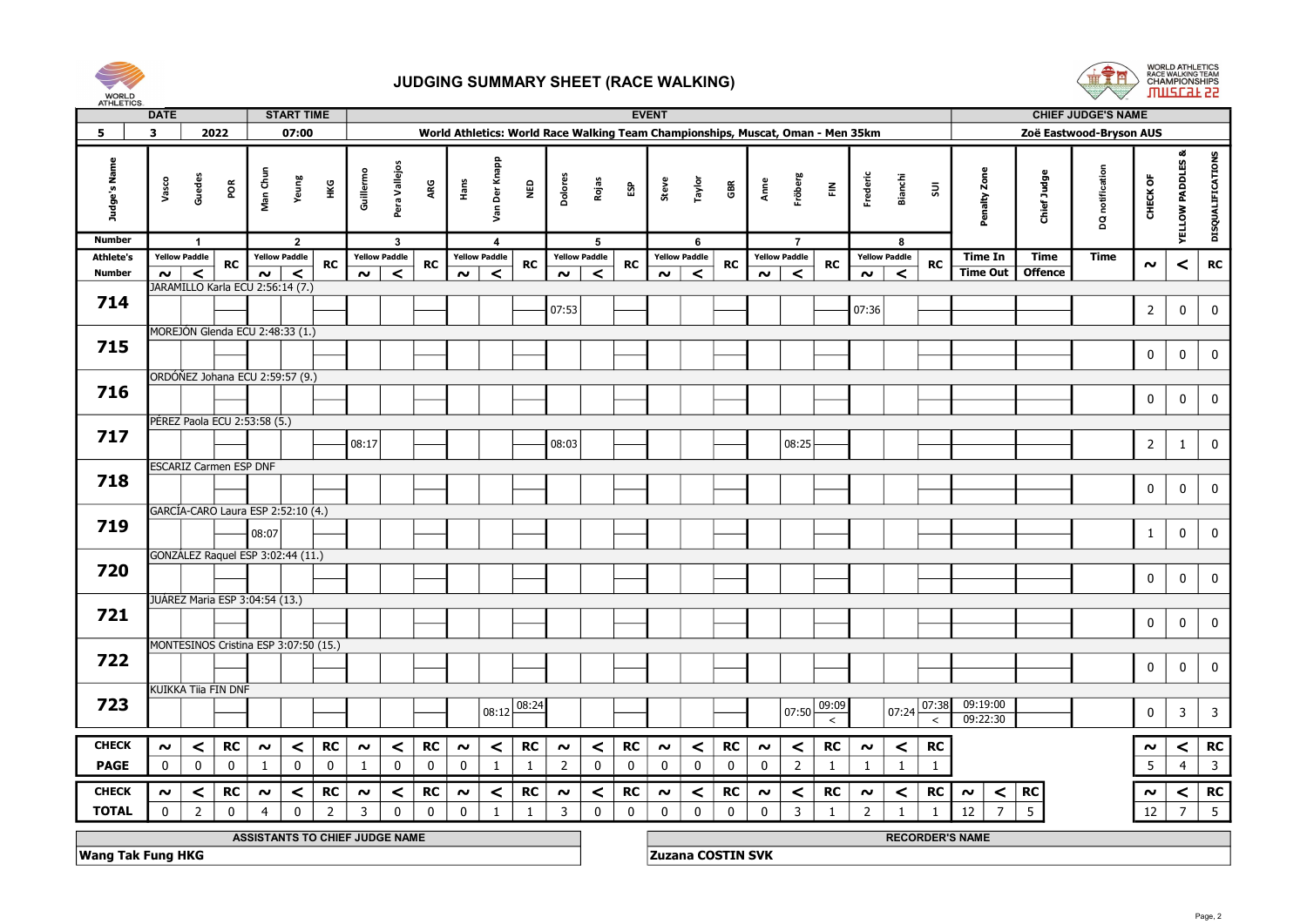



| ALLELING.                |                                                                                                                                     |                      |                                      |                |                                     |                  |                      |           |          |                      |            |          |                      |              |                          |                      |           |                |                      |                |                           |                      |                |                        |                |                         |                          |                     |                         |
|--------------------------|-------------------------------------------------------------------------------------------------------------------------------------|----------------------|--------------------------------------|----------------|-------------------------------------|------------------|----------------------|-----------|----------|----------------------|------------|----------|----------------------|--------------|--------------------------|----------------------|-----------|----------------|----------------------|----------------|---------------------------|----------------------|----------------|------------------------|----------------|-------------------------|--------------------------|---------------------|-------------------------|
|                          | <b>START TIME</b><br><b>EVENT</b><br><b>DATE</b><br>World Athletics: World Race Walking Team Championships, Muscat, Oman - Men 35km |                      |                                      |                |                                     |                  |                      |           |          |                      |            |          |                      |              |                          |                      |           |                |                      |                | <b>CHIEF JUDGE'S NAME</b> |                      |                |                        |                |                         |                          |                     |                         |
| 5                        | $\mathbf{3}$                                                                                                                        |                      | 2022                                 |                | 07:00                               |                  |                      |           |          |                      |            |          |                      |              |                          |                      |           |                |                      |                |                           |                      |                |                        |                | Zoë Eastwood-Bryson AUS |                          |                     |                         |
|                          |                                                                                                                                     |                      |                                      |                |                                     |                  |                      |           |          |                      |            |          |                      |              |                          |                      |           |                |                      |                |                           |                      |                |                        |                |                         |                          |                     |                         |
| Judge's Name             | Vasco                                                                                                                               | Guedes               | $\tilde{\mathsf{R}}$                 | Man Chun       | Yeung                               | Guillermo<br>нĸG | Pera Vallejos        | ARG       | Hans     | Der Knapp<br>Sm      | <b>Q3N</b> | Dolores  | Rojas                | និ           | Steve                    | Taylor               | GBR       | Anne           | Fröberg              | $\tilde{\Xi}$  | Frederic                  | <b>Bianchi</b>       | $\Xi$          | Penalty Zone           | Chief Jdge     | DQ notification         | CHECK OF                 | œ<br>YELLOW PADDLES | DISQUALIFICATIONS       |
| <b>Number</b>            |                                                                                                                                     | -1                   |                                      |                | $\overline{2}$                      |                  | 3                    |           |          | 4                    |            |          | 5                    |              |                          | -6                   |           |                |                      |                |                           | -8                   |                |                        |                |                         |                          |                     |                         |
| <b>Athlete's</b>         |                                                                                                                                     | <b>Yellow Paddle</b> | RC                                   |                | <b>Yellow Paddle</b><br>RC          |                  | <b>Yellow Paddle</b> | <b>RC</b> |          | <b>Yellow Paddle</b> | <b>RC</b>  |          | <b>Yellow Paddle</b> | RC           |                          | <b>Yellow Paddle</b> | <b>RC</b> |                | <b>Yellow Paddle</b> | RC             |                           | <b>Yellow Paddle</b> | <b>RC</b>      | Time In                | Time           | Time                    | $\boldsymbol{\sim}$      | $\,<$               | <b>RC</b>               |
| <b>Number</b>            | $\sim$                                                                                                                              | $\prec$              |                                      | $\sim$         | $\prec$                             |                  | $\sim$<br>$\prec$    |           | $\sim$   | $\prec$              |            | $\sim$   | $\prec$              |              | $\sim$                   | $\prec$              |           | $\sim$         | $\prec$              |                | $\sim$                    | $\prec$              |                | <b>Time Out</b>        | <b>Offence</b> |                         |                          |                     |                         |
| 725                      |                                                                                                                                     |                      | PRIYANKA IND 3:13:19 (20.)<br> 07:29 |                |                                     |                  |                      |           |          |                      |            |          |                      |              |                          |                      |           |                |                      |                |                           |                      |                |                        |                |                         |                          |                     |                         |
|                          | 07:24                                                                                                                               |                      | $\sim$                               |                |                                     |                  |                      |           |          |                      |            |          |                      |              |                          |                      |           |                | 08:47                |                |                           |                      |                |                        |                |                         | $\mathbf{1}$             | $\mathbf{1}$        | 1                       |
|                          |                                                                                                                                     |                      | BARCELLA Lidia ITA 3:11:07 (18.)     |                |                                     |                  |                      |           |          |                      |            |          |                      |              |                          |                      |           |                |                      |                |                           |                      |                |                        |                |                         |                          |                     |                         |
| 726                      |                                                                                                                                     |                      |                                      | 07:39          |                                     |                  | 07:40                |           |          |                      |            |          |                      |              |                          |                      |           |                |                      |                |                           |                      |                |                        |                |                         | $\overline{2}$           | $\pmb{0}$           | 0                       |
|                          |                                                                                                                                     |                      | COLOMBI Nicole ITA 3:03:19 (12.)     |                |                                     |                  |                      |           |          |                      |            |          |                      |              |                          |                      |           |                |                      |                |                           |                      |                |                        |                |                         |                          |                     |                         |
| 727                      |                                                                                                                                     |                      |                                      |                |                                     |                  |                      |           |          |                      |            |          |                      |              |                          |                      |           |                |                      | 09:00          |                           |                      |                |                        |                |                         |                          |                     |                         |
|                          |                                                                                                                                     |                      |                                      |                |                                     |                  |                      |           |          |                      |            |          |                      |              |                          |                      |           |                | 08:49                | $\epsilon$     |                           | 07:23                |                |                        |                |                         | $\mathbf 0$              | $\overline{2}$      | $\mathbf{1}$            |
|                          |                                                                                                                                     |                      |                                      |                | CURIAZZI Federica ITA 3:05:22 (14.) |                  |                      |           |          |                      |            |          |                      |              |                          |                      |           |                |                      |                |                           |                      |                |                        |                |                         |                          |                     |                         |
| 728                      |                                                                                                                                     |                      |                                      | 07:50          |                                     |                  | 09:58                |           |          |                      |            |          |                      |              |                          |                      |           |                |                      |                |                           |                      |                |                        |                |                         | $\overline{2}$           | $\mathbf 0$         | $\bf{0}$                |
|                          |                                                                                                                                     |                      |                                      |                | GIORDANI Vittoria ITA 3:22:06 (25.) |                  |                      |           |          |                      |            |          |                      |              |                          |                      |           |                |                      |                |                           |                      |                |                        |                |                         |                          |                     |                         |
| 729                      |                                                                                                                                     |                      |                                      |                |                                     |                  |                      |           |          |                      |            |          |                      |              |                          |                      |           |                |                      |                |                           |                      |                |                        |                |                         |                          |                     |                         |
|                          |                                                                                                                                     |                      |                                      |                |                                     |                  |                      |           |          |                      |            |          |                      |              |                          | 08:54                |           |                |                      |                |                           |                      |                |                        |                |                         | $\mathbf 0$              | $\mathbf{1}$        | $\mathbf 0$             |
|                          |                                                                                                                                     |                      | VITIELLO Sara ITA 3:14:57 (22.)      |                |                                     |                  |                      |           |          |                      |            |          |                      |              |                          |                      |           |                |                      |                |                           |                      |                |                        |                |                         |                          |                     |                         |
| 730                      |                                                                                                                                     |                      |                                      |                |                                     |                  |                      |           |          |                      |            |          |                      |              |                          |                      |           |                |                      |                |                           |                      |                |                        |                |                         | $\mathbf 0$              | $\mathbf 0$         | $\pmb{0}$               |
|                          |                                                                                                                                     |                      | GUERRERO Ilse MEX 3:15:59 (23.)      |                |                                     |                  |                      |           |          |                      |            |          |                      |              |                          |                      |           |                |                      |                |                           |                      |                |                        |                |                         |                          |                     |                         |
| 731                      |                                                                                                                                     |                      |                                      |                |                                     |                  |                      |           |          |                      |            |          |                      |              |                          |                      |           |                | 08:49                |                |                           |                      |                |                        |                |                         | $\mathbf 0$              |                     | $\mathbf 0$             |
|                          |                                                                                                                                     |                      |                                      |                |                                     |                  |                      |           |          |                      |            |          |                      |              |                          |                      |           |                |                      |                |                           |                      |                |                        |                |                         |                          | $\mathbf{1}$        |                         |
|                          |                                                                                                                                     |                      | INGA Evelyn PER 3:08:58 (16.)        |                |                                     |                  |                      |           |          |                      |            |          |                      |              |                          |                      |           |                |                      |                |                           |                      |                |                        |                |                         |                          |                     |                         |
| 732                      |                                                                                                                                     |                      |                                      |                |                                     |                  |                      |           |          |                      |            |          |                      |              |                          |                      |           |                | 08:05                |                |                           |                      |                |                        |                |                         | $\mathbf 0$              | $\mathbf{1}$        | 0                       |
|                          |                                                                                                                                     |                      | NIEDZIAŁEK Olga POL 2:57:50 (8.)     |                |                                     |                  |                      |           |          |                      |            |          |                      |              |                          |                      |           |                |                      |                |                           |                      |                |                        |                |                         |                          |                     |                         |
| 734                      |                                                                                                                                     |                      |                                      |                |                                     |                  | 08:00                |           |          |                      |            |          |                      |              |                          |                      |           |                |                      |                |                           |                      |                |                        |                |                         | $\mathbf{1}$             | $\mathbf 0$         | $\mathbf 0$             |
|                          |                                                                                                                                     |                      |                                      |                |                                     |                  |                      |           |          |                      |            |          |                      |              |                          |                      |           |                |                      |                |                           |                      |                |                        |                |                         |                          |                     |                         |
| 735                      |                                                                                                                                     |                      |                                      |                | ZDZIEBŁO Katarzyna POL 2:51:48 (3.) |                  |                      | 08:07     |          |                      |            |          |                      |              |                          |                      |           |                |                      |                |                           |                      |                |                        |                |                         |                          |                     |                         |
|                          |                                                                                                                                     |                      |                                      |                |                                     |                  | 07:58 07:50          | $\sim$    |          |                      |            |          |                      |              |                          |                      |           |                |                      |                |                           |                      |                |                        |                |                         | $\mathbf{1}$             | $\mathbf{1}$        | $\mathbf{1}$            |
|                          |                                                                                                                                     |                      |                                      |                |                                     |                  |                      |           |          |                      |            |          |                      |              |                          |                      |           |                |                      |                |                           |                      |                |                        |                |                         |                          |                     |                         |
| <b>CHECK</b>             | $\sim$                                                                                                                              | $\prec$              | <b>RC</b>                            | $\sim$         | <b>RC</b><br>$\prec$                |                  | $\sim$<br>$\prec$    | RC        | $\sim$   | $\prec$              | RC         | $\sim$   | $\prec$              | RC           | $\sim$                   | $\prec$              | RC        | $\sim$         | $\prec$              | RC             | $\sim$                    | $\prec$              | RC             |                        |                |                         | $\sim$                   | $\prec$             | RC                      |
| <b>PAGE</b>              | $\overline{1}$                                                                                                                      | $\overline{0}$       | $\overline{1}$                       | $\overline{2}$ | $\Omega$<br>$\Omega$                |                  | $\overline{4}$       |           | $\Omega$ | $\Omega$             | $\Omega$   | $\Omega$ | $\Omega$             | $\Omega$     | $\Omega$                 |                      | $\Omega$  | $\overline{0}$ | $\overline{4}$       |                | $\Omega$                  |                      | $\overline{0}$ |                        |                |                         | $\overline{\phantom{a}}$ |                     | $\overline{\mathbf{3}}$ |
|                          |                                                                                                                                     |                      |                                      |                |                                     |                  |                      |           |          |                      |            |          |                      |              |                          |                      |           |                |                      |                |                           |                      |                |                        |                |                         |                          |                     |                         |
| <b>CHECK</b>             | $\sim$                                                                                                                              | $\prec$              | <b>RC</b>                            | $\sim$         | RC<br>$\prec$                       |                  | $\sim$<br>$\prec$    | RC        | $\sim$   | $\prec$              | <b>RC</b>  | $\sim$   | ≺                    | RC           | $\sim$                   | $\prec$              | RC        | $\sim$         | $\prec$              | RC             | $\sim$                    | $\prec$              | RC             | $\sim$<br>$\prec$      | RC             |                         | $\sim$                   | $\prec$             | RC                      |
| <b>TOTAL</b>             | $\overline{1}$                                                                                                                      | $\mathcal{P}$        |                                      |                | $\mathcal{D}$                       |                  |                      |           |          |                      |            | 3        | $\Omega$             | $\mathbf{0}$ | $\Omega$                 |                      | $\Omega$  | $\mathbf{0}$   | $\overline{7}$       | $\overline{2}$ | $\mathcal{L}$             | $\overline{z}$       |                | $\overline{14}$<br>19  | 8              |                         | $\overline{19}$          |                     | $\overline{14}$ 8       |
|                          |                                                                                                                                     |                      |                                      |                | ASSISTANTS TO CHIEF JUDGE NAME      |                  |                      |           |          |                      |            |          |                      |              |                          |                      |           |                |                      |                |                           |                      |                | <b>RECORDER'S NAME</b> |                |                         |                          |                     |                         |
| <b>Wang Tak Fung HKG</b> |                                                                                                                                     |                      |                                      |                |                                     |                  |                      |           |          |                      |            |          |                      |              | <b>Zuzana COSTIN SVK</b> |                      |           |                |                      |                |                           |                      |                |                        |                |                         |                          |                     |                         |